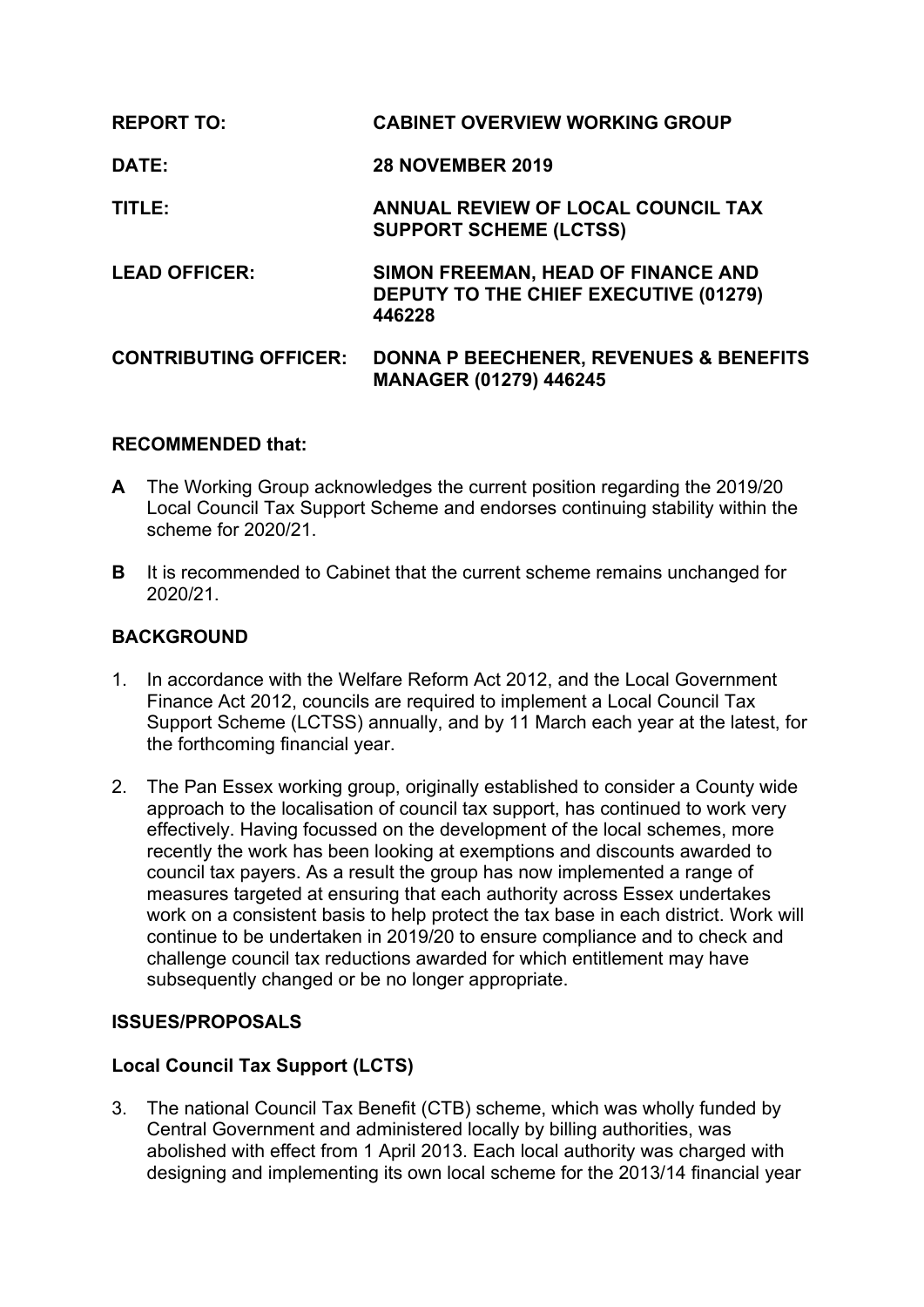against a backdrop of a ten percent reduction in national funding when compared with CTB. The scheme must be reviewed annually and the Council approved Harlow's local scheme for the 2019/20 financial year at its meeting held on 18 December 2018.

- 4. Prior to the introduction of LCTS there had been no cap on CTB expenditure under the national scheme. However, under LCTS, Government funding was restricted through the introduction of a cash limit in the form of a fixed grant. In addition the grant was set at a level which was ten percent less than the previous council tax benefit expenditure estimated from 2012/13. For Harlow this represents a reduction in funding of around £1.3 million per annum from April 2013.
- 5. The grant for LCTS was originally identified specifically within the Council's overall Revenue Support Grant and retained Business Rates income for 2013/14. The level of funding for 2014/15 and future years has not been identified in the same way and has been included in the Council's overall Revenue Support Grant and Retained Business Rates – overall Formula Funding. As a result of this there is no protection for the LCTS funding and it is subject to the wider Government cuts to local government funding. Since the introduction of the scheme the Councils overall funding has reduced by over 54 percent but there has been no reduction in the Councils support of its LCTS scheme.
- 6. In order to ensure that Pensionable Age customers should be no worse off under the local scheme, national rules remain in place for this group of claimants. As protection remains in place for those of Pensionable Age, the impact of the original reduction in funding fell upon and continues to be borne by Working Age claimants.
- 7. Harlow Council is part of a Pan Essex Project Group, with a remit to design an Essex Framework for LCTS. The principles of the framework were reported to Cabinet on 12 July 2012. On 22 November 2012 Harlow Council adopted a LCTS scheme following public consultation during the summer of 2012 based on these principles, which are detailed below:
	- i) The scheme will be cost neutral.
	- ii) Council tax support will continue to be assessed on a means tested basis.
	- iii) Council tax support will not be paid above Council tax band H.
	- iv) Council tax support is capped at 76 percent of council tax liability.
	- v) The first £25 of weekly earnings are disregarded in the calculation of support.
	- vi) There is no entitlement to support where the applicant has capital of over £6,000.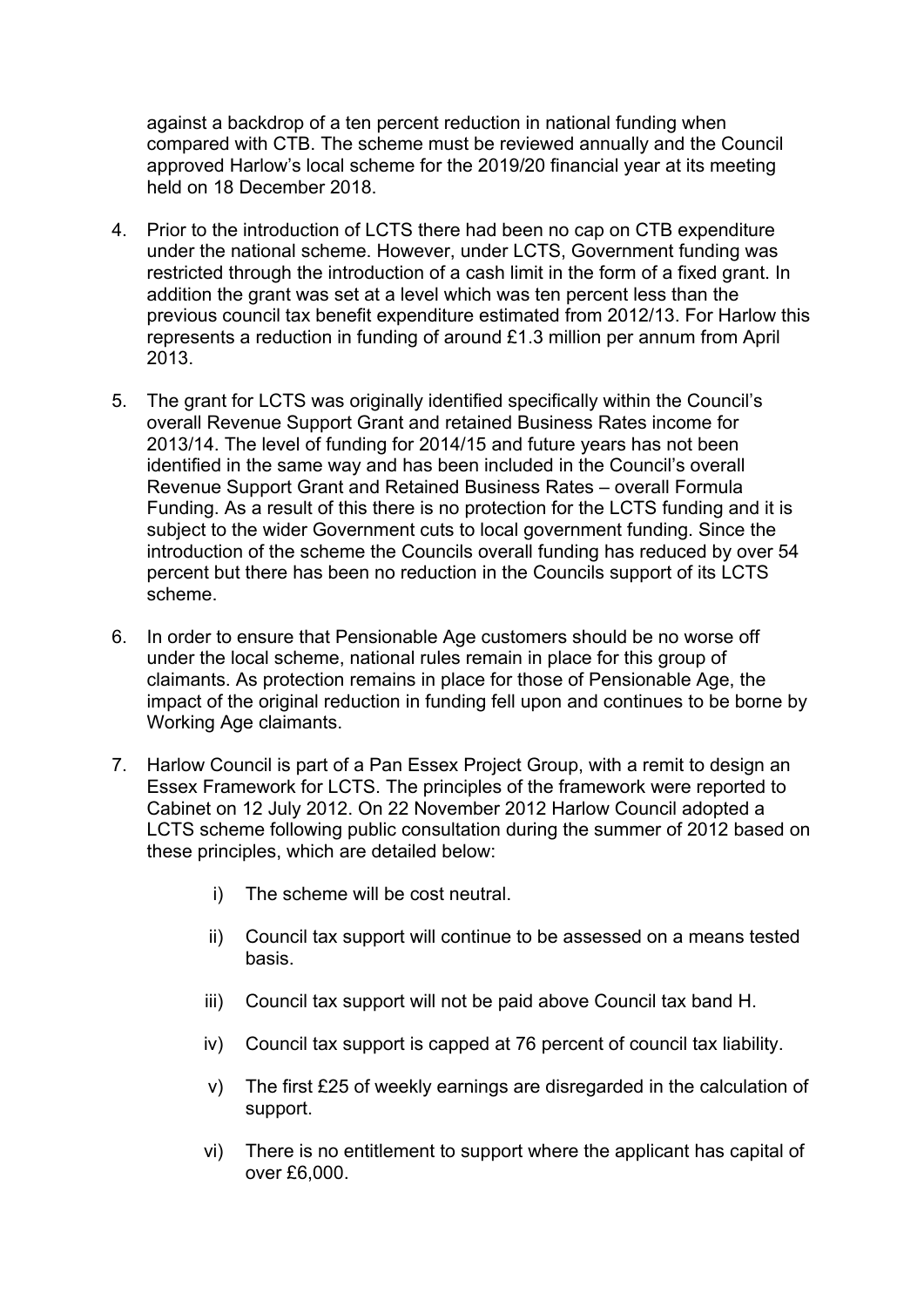- vii) Second adult rebate and underlying entitlement were abolished to remove the administrative burden of these.
- 8. For comparison purposes, the LCTS schemes for the other Essex District Councils are set out at Appendix A to the report.
- 9. Harlow has ensured that in the development of its local scheme the eligibility criteria for LCTS remains aligned with the previous national council tax benefit scheme, with specific protection for families and persons with disabilities. In addition and despite the reductions in overall Government grant received by the Council the scheme has been supported and maintained without variation to the above principles.
- 10. The 2013/14 scheme was designed to deliver savings of £1,361,235 to ensure that expenditure on LCTS did not exceed the total Government funding allocated for the scheme. At the time of writing this report the LCTS scheme costs for the current and previous financial years are as follows:

| <b>LCTS</b>             | <b>Pensionable Age</b> |             | <b>Working Age</b> |             | <b>Total LCTS</b> |
|-------------------------|------------------------|-------------|--------------------|-------------|-------------------|
| Award                   |                        |             |                    |             | <b>Award</b>      |
| Date                    | Live Case              | <b>LCTS</b> | Live Case          | <b>LCTS</b> |                   |
|                         | load                   | Spend       | load               | Spend       |                   |
| 1 April<br>2013         | 3,819                  | £3,535,031  | 5,302              | £3,810,068  | £7,345,099        |
| 31 March<br>2014        | 3,673                  | £3,483,230  | 5,189              | £3,741,202  | £7,117,494        |
| 31 March<br>2015        | 3,547                  | £3,240,964  | 4,890              | £3,363,313  | £6,604,277        |
| 31 March<br>2016        | 3,291                  | £2,941,981  | 4.469              | £3,184,219  | £6,126,200        |
| 31 March<br>2017        | 3,099                  | £2,936,255  | 4,510              | £3,068,939  | £6,005,195        |
| 30<br>September<br>2017 | 3,027                  | £2,895,860  | 4,147              | £3,144,517  | £6,040,377        |
| 30<br>September<br>2018 | 2843                   | £,2859,265  | 4,427              | £3,378,867  | £6,238,132        |
| 30<br>September<br>2019 | 2706                   | £2,850,114  | 4,307              | £3,434,117  | £6,284,231        |

### **Table 1 – LCTS scheme costs for current and previous financial years**

11. The Government sets a Formula Funding Settlement for monies it will pay across to local authorities to support their services and legal obligations. In recent years the funding provided by Central Government has fallen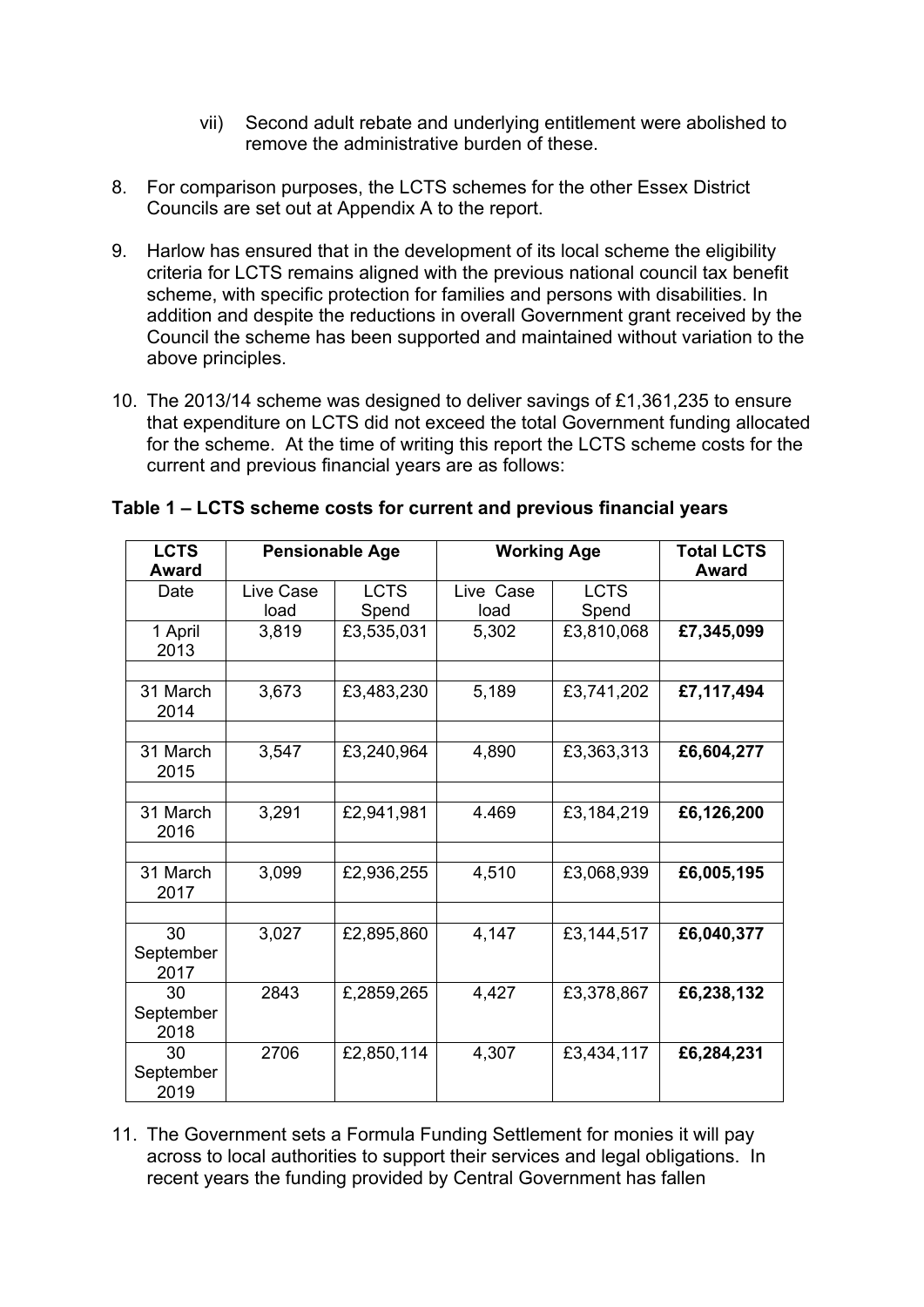substantially with consistent annual reductions on previous years' funding. So, whilst the cost to Harlow Council for LCTS had reduced by just over £1.1 million between 2013/14 and 2018/19, the Council received a reduction in its mainstream central government funding of £3.3 million over the same period.

12. It was estimated that the in-year council tax collection rate for 2013/14 in Harlow would be affected by the introduction of LCTS and could fall by over three percent compared to the collection rate in 2012/13. Council tax collection at the end of the second quarter in 2019/20 is reported at 56.30 percent, compared to a collection rate of 56.83 percent for the same period in the 2012/13 financial year.

| <b>Date</b>       | <b>Council Tax Collection Rate</b> |
|-------------------|------------------------------------|
| 30 September 2012 | 56.83%                             |
| 30 September 2013 | 56.60%                             |
| 30 September 2014 | 56.28%                             |
| 30 September 2015 | 56.71%                             |
| 30 September 2016 | 56.75%                             |
| 30 September 2017 | 56.48%                             |
| 30 September 2018 | 56.07%                             |
| 30 September 2019 | 56.30%                             |

#### **Table 2 – Yearly Council Tax collection at the end of the second quarter**

- 13. At the time of writing this report:–
	- i) Council tax collection rate is currently exceeding original forecasts. The introduction of a 12 month instalment scheme by the Government in 2014 will also be impacting on the collection statistics when compared with prior years with income having been collected predominantly over ten months.
	- ii) The additional funding provided within the agreement with the precepting bodies has enabled employment of extra staff dedicated to working with LCTS claimants. This has meant that the normal collection processes on the remaining non LCTS clients has not been compromised.
	- iii) There is continuing good engagement with LCTS claimants meaning that it has been possible to agree payment arrangements with residents at an early stage, and reducing avoiding the need for further recovery action.
- 14. Recovery action for council tax in LCTS cases has been taken in accordance with legislation with the addition of the specialist advice from the LCTS officers. Of all working age LCTS claimants, including those with closed LCTS claims, 1,244 (24.7 percent) have received a final notice where payments have not been received and 896 (17.8 percent) of claimants have been summonsed in the current financial year. Where a summons has been issued, the Council continues to work to engage with those affected to provide support and advice to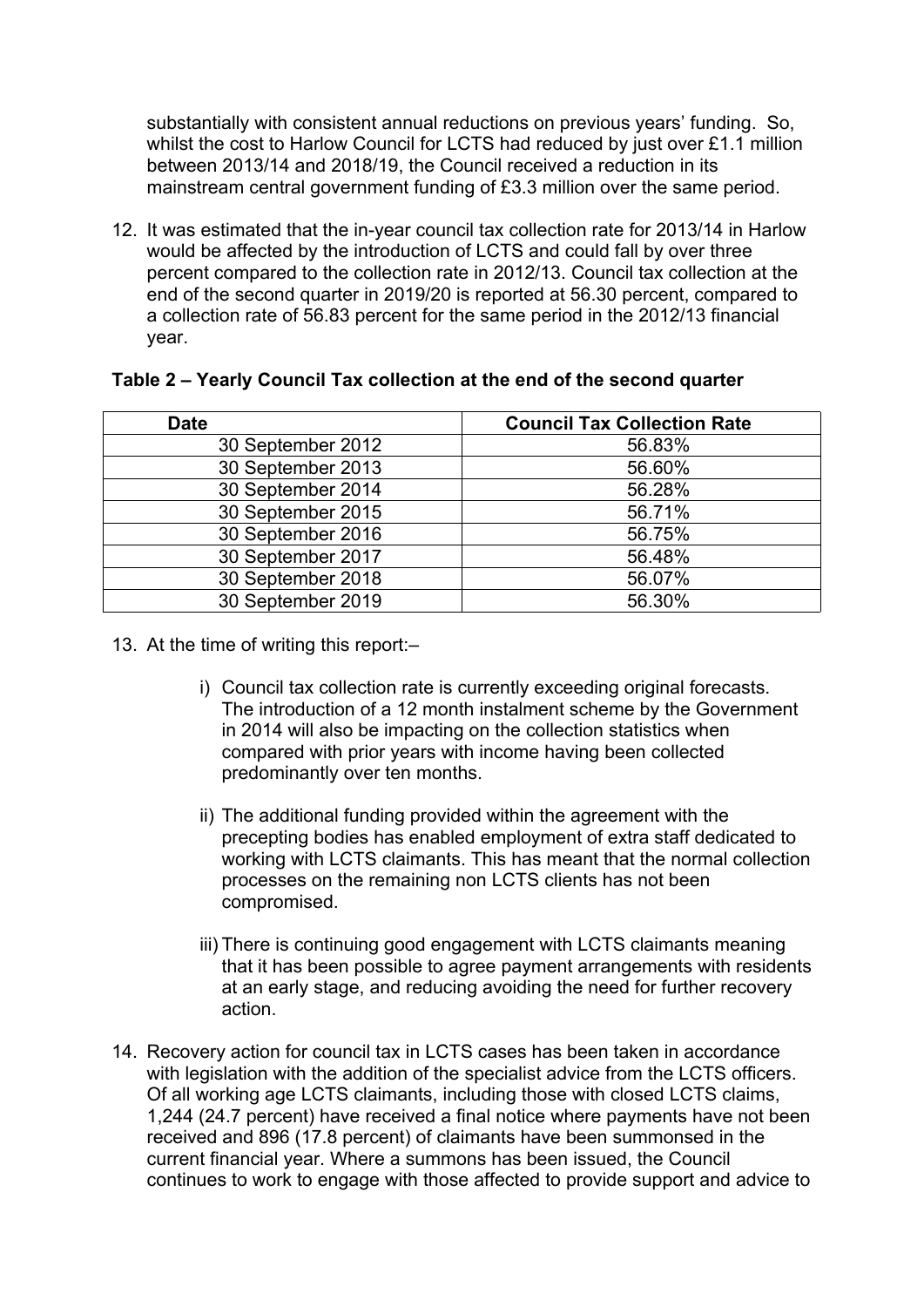reach a payment solution wherever possible, subject to the claimant's willingness to disclose relevant information and work with Council officers. The table below provides a comparison with previous years.

| Date              | Percentage of all     | Percentage of all     |  |
|-------------------|-----------------------|-----------------------|--|
|                   | working age LCTS      | working age LCTS      |  |
|                   | claimants receiving a | claimants receiving a |  |
|                   | Final Notice in the   | <b>Summons</b>        |  |
|                   | financial year        | In the financial year |  |
| 30 October 2013   | 26.7%                 | 16.6%                 |  |
| 30 October 2014   | 29.8%                 | 18.4%                 |  |
| 30 October 2015   | 25.6%                 | 23.1%                 |  |
| 30 September 2016 | 23.36%                | 15.34%                |  |
| 30 September 2017 | 22.24%                | 16.51%                |  |
| 30September 2018  | 23.67%                | 16.0%                 |  |
| 30 September 2019 | 24.7%                 | 17.8%                 |  |

### **Table 3 –Recovery Action for working age LCTS claimants**

15. Whilst the collection position is currently higher than expected and the level of support being awarded has increased, recovery of amounts falling due can take several years to collect and it is currently still early in the operation of the new scheme to be able to forecast what the overall final collection position will be for each year.

# **LCTS 2019/20 Proposals**

- 16. Officers are keeping the performance of the LCTS scheme under review and as the Council plans for 2020/21 the scheme is in its seventh year of operation. Given the complexities of the scheme, the large claimant base and other national factors outside of the Council's control this is still seen as a relatively short period on which to base judgements and future estimates. There are ongoing significant Government led welfare reforms being either proposed or implemented, the impacts of which are difficult to analyse and quantify at this time.
- 17. Universal Credit Full service was introduced in Harlow in September 2017. Where claimants of Universal Credit (UC) are in work, UC is calculated using real time Pay As You Earn (PAYE) information. This can result in varying UC entitlement levels from month to month. Where the claimant is in receipt of LCTS, this variation in UC entitlement may result in a change in the level of LCTS each month, which increases or reduces the balance of council tax payable. This interaction with the council tax statutory instalment scheme can result in customers receiving multiple bills over the financial year, with revised monthly instalments becoming due. This can lead to confusion, non-payment, and potentially a hampering of the collection and recovery process.
- 18. At 30 September 2019, 1,244 recipients of LCTS had received a final notice compared to 1,023 at the same point in 2017. Additionally the number receiving a summons has not reduced compared to this point last year, which indicates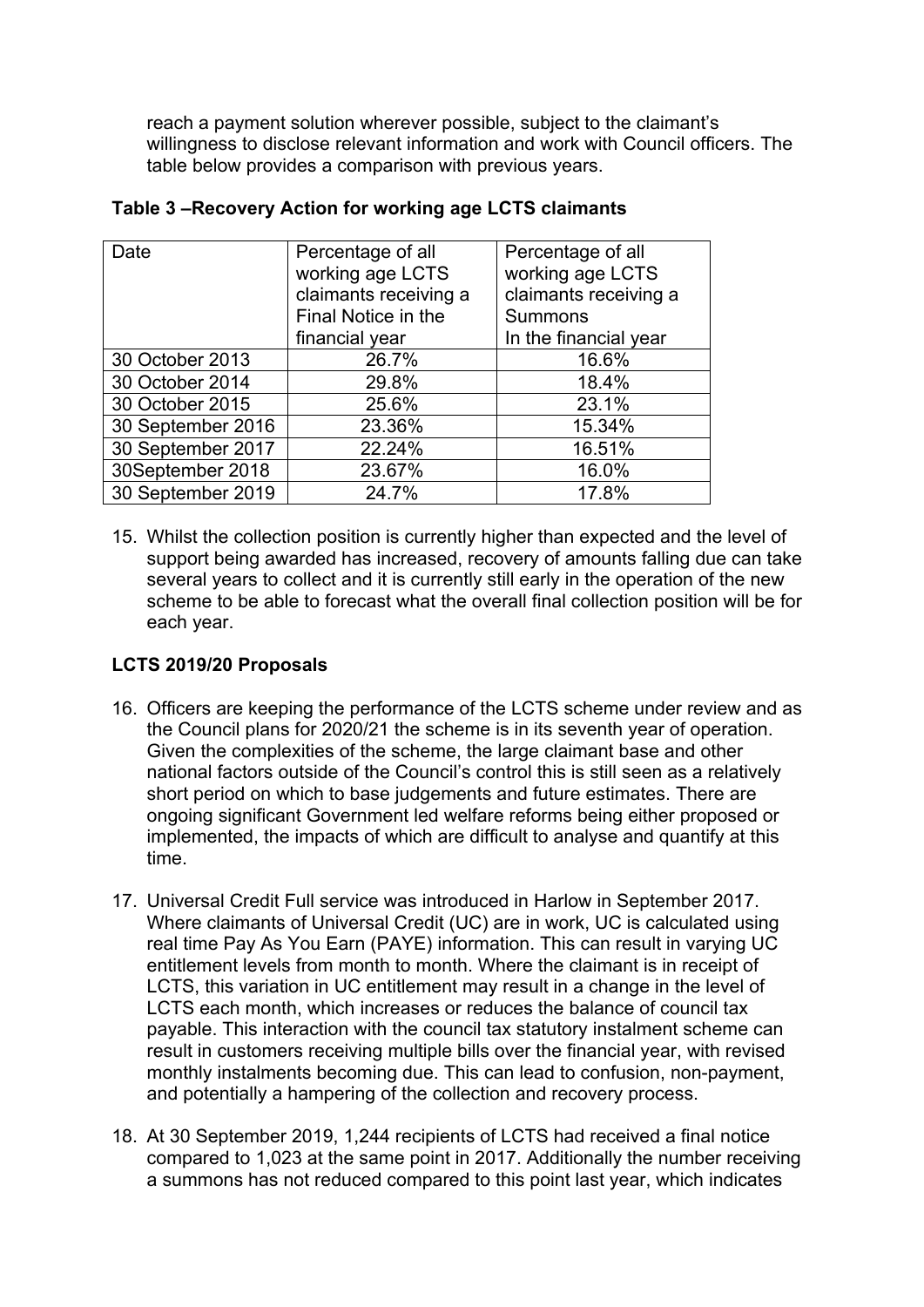that the interaction with UC has not seriously hampered the council tax recovery process at this time.

- 19. In order to mitigate the impacts of UC, officers are exploring Basildon Council's banded LCTS scheme which simplifies the scheme for claimants, reducing the impact of monthly UC changes on the level of CTS award and potentially simplifies the administration of the scheme. The Basildon scheme was introduced on 1 April 2019, and officers will continue to monitor its implementation during its first 12 months of operation and consider options this may present for Harlow's scheme in 2021/22 or 2022/23.
- 20. Overall, monitoring of the local scheme indicates that it is operating well and that collection of the amounts billed to claimants is being maintained. Engagement with residents impacted by the changes has also been extremely good. In order to maintain certainty for both claimants and the Council, the proposals for the scheme in 2020/21 are to maintain the restriction on the entitlement to support at 24 percent for a seventh year and that the reductions to the Councils core Formula Funding will not be passed on to claimants despite the current uncertainty around funding for local government in 2020/21.
- 21. Alongside the review of the scheme for 2020/21 officers have considered the implications of awarding an additional £1 per week to working age jobless householders. It is estimated that this additional award would cost £66,500 per annum. The Council's software for assessing claims to LCTS does not currently provide a mechanism to enable officers to make this award, and therefore this would have to be delivered manually, resulting in a requirement for additional resources to administer such a change to the scheme. Officers do not recommend this as an option for the local scheme which would also require a public consultation exercise and equalities impact.
- 22. A full equalities impact assessment was carried out on the current scheme. This has been reviewed and is set out in Appendix B to this report.

## **CONCLUSION**

- 23. The LCTS scheme operated by the Council has performed well in its first seven years of operation. Claimants have been very well supported by the dedicated officers appointed utilising the resources provided through the funding agreement with the key precepting bodies.
- 24. It is again proposed to retain the scheme largely unchanged for the reasons set out in the report.

## **IMPLICATIONS**

### **Environment and Planning (Includes Sustainability)**

No implications specifically arise from the Council Tax Benefit reforms. Welfare Reform more widely will have a range of different impacts on delivery of service objectives.

**Author: Andrew Bramidge, Head of Environment and Planning**